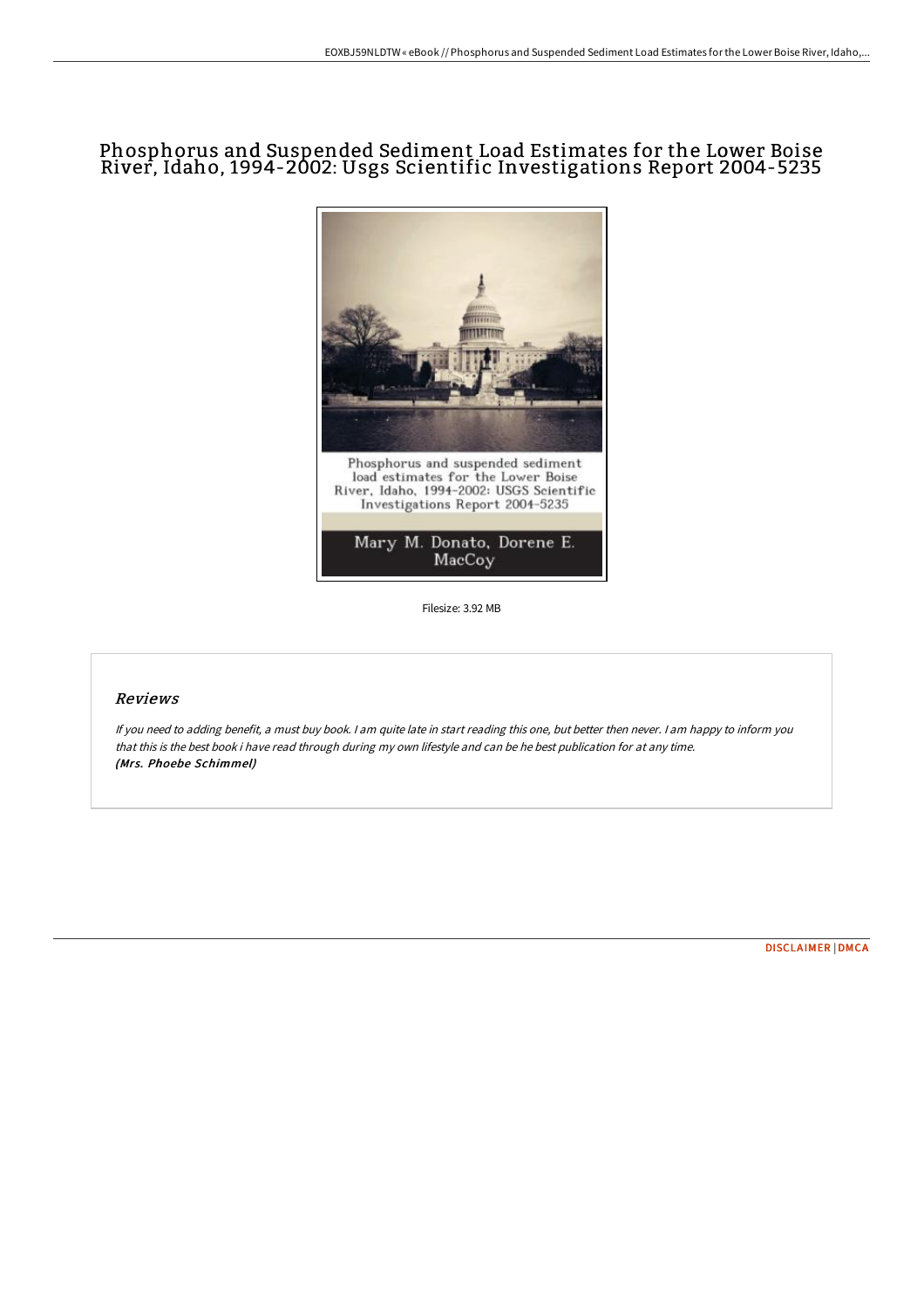## PHOSPHORUS AND SUSPENDED SEDIMENT LOAD ESTIMATES FOR THE LOWER BOISE RIVER, IDAHO, 1994-2002: USGS SCIENTIFIC INVESTIGATIONS REPORT 2004-5235



To read Phosphorus and Suspended Sediment Load Estimates for the Lower Boise River, Idaho, 1994-2002: Usgs Scientific Investigations Report 2004-5235 eBook, you should refer to the web link below and download the document or gain access to additional information which might be related to PHOSPHORUS AND SUSPENDED SEDIMENT LOAD ESTIMATES FOR THE LOWER BOISE RIVER, IDAHO, 1994- 2002: USGS SCIENTIFIC INVESTIGATIONS REPORT 2004-5235 book.

Bibliogov, United States, 2013. Paperback. Book Condition: New. 246 x 189 mm. Language: English . Brand New Book \*\*\*\*\* Print on Demand \*\*\*\*\*.The U.S. Geological Survey used LOADEST, newly developed load estimation software, to develop regression equations and estimate loads of total phosphorus (TP), dissolved orthophosphorus (OP), and suspended sediment (SS) from January 1994 through September 2002 at four sites on the lower Boise River: Boise River below Diversion Dam near Boise, Boise River at Glenwood Bridge at Boise, Boise River near Middleton, and Boise River near Parma. The objective was to help the Idaho Department of Environmental Quality develop and implement total maximum daily loads (TMDLs) by providing spatial and temporal resolution for phosphorus and sediment loads and enabling load estimates made by mass balance calculations to be refined and validated. Regression models for TP and OP generally were well fit on the basis of regression coefficients of determination (R2), but results varied in quality from site to site.

 $\mathbf{F}$ Read Phosphorus and Suspended Sediment Load Estimates for the Lower Boise River, Idaho, 1994-2002: Usgs Scientific [Investigations](http://digilib.live/phosphorus-and-suspended-sediment-load-estimates.html) Report 2004-5235 Online

Download PDF Phosphorus and Suspended Sediment Load Estimates for the Lower Boise River, Idaho, 1994-2002: Usgs Scientific [Investigations](http://digilib.live/phosphorus-and-suspended-sediment-load-estimates.html) Report 2004-5235